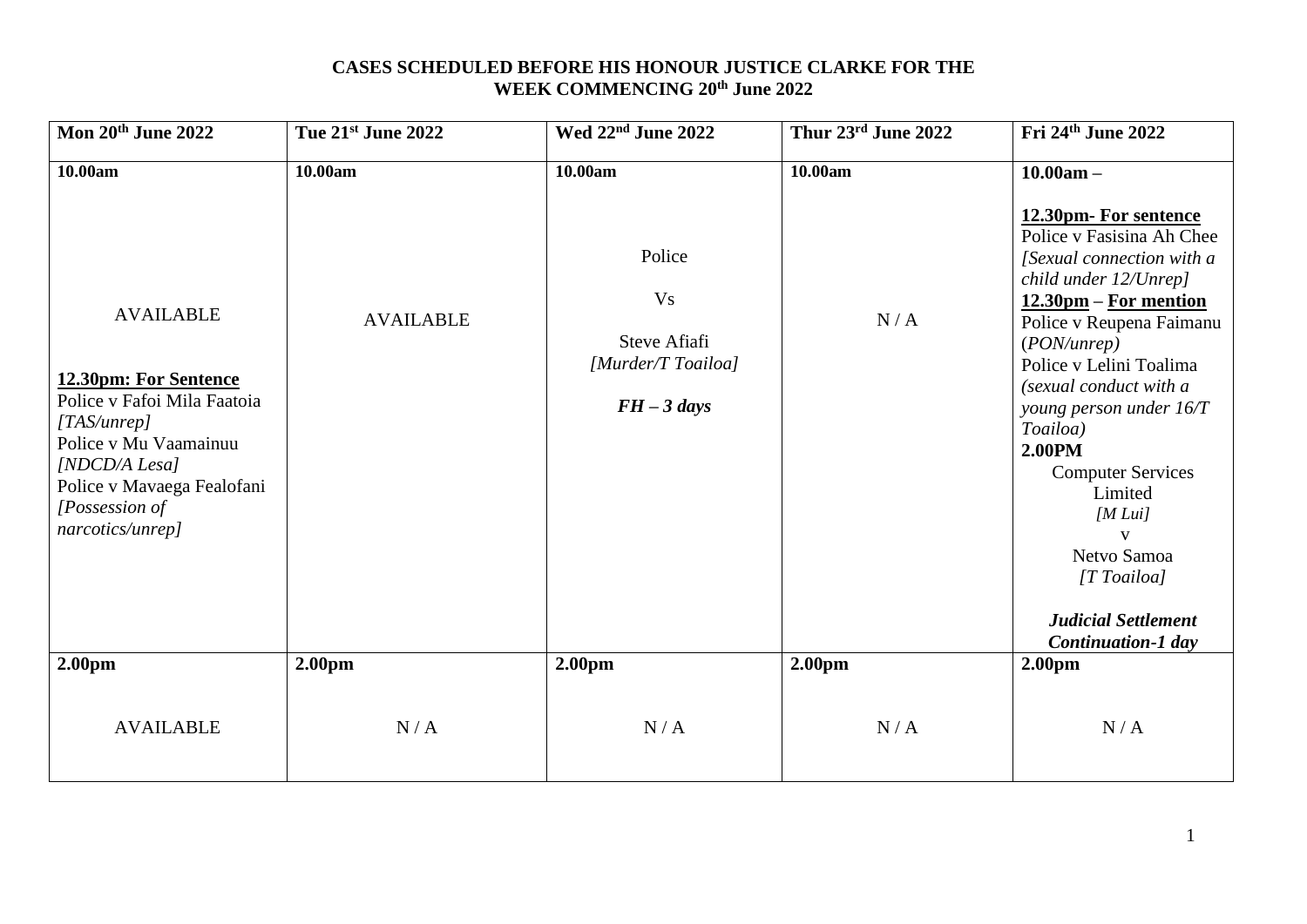# **CASES SCHEDULED BEFORE HIS HONOUR JUSTICE CLARKE FOR THE WEEK COMMENCING 27 th June 2022**

| Mon 27th June 2022                                                                                                                        | Tue 28th June 2022                                                                              | Wed 29th June 2022 | Thur 30th June 2022 | Fri 01 <sup>st</sup> July 2022                                                                                                          |
|-------------------------------------------------------------------------------------------------------------------------------------------|-------------------------------------------------------------------------------------------------|--------------------|---------------------|-----------------------------------------------------------------------------------------------------------------------------------------|
| 10.00am<br>12.30pm-Decision<br>Police v Towayne Bernard<br>[Sexual violation/S<br>Ponifasio]<br>Police v Tini Faasootauloa<br>(PON/unrep] | 10.00am<br>Police<br><b>VS</b><br>Gafa Siona & Sahar Toleafoa<br>[POM/M Lui]<br>$F.H. - 5 days$ | 10.00am<br>N/A     | 10.00am<br>N/A      | $10.00am -$<br>N/A<br>12.30pm- For sentence<br>Police v Peti Faiga<br>[Sexual connection with a<br>young person under $16/Q$<br>Sauaga] |
| 2.00pm                                                                                                                                    | 2.00pm                                                                                          | 2.00pm             | 2.00pm              | 2.00pm                                                                                                                                  |
| <b>CIVIL MENTIONS</b>                                                                                                                     | N/A                                                                                             | N/A                | N/A                 | N/A                                                                                                                                     |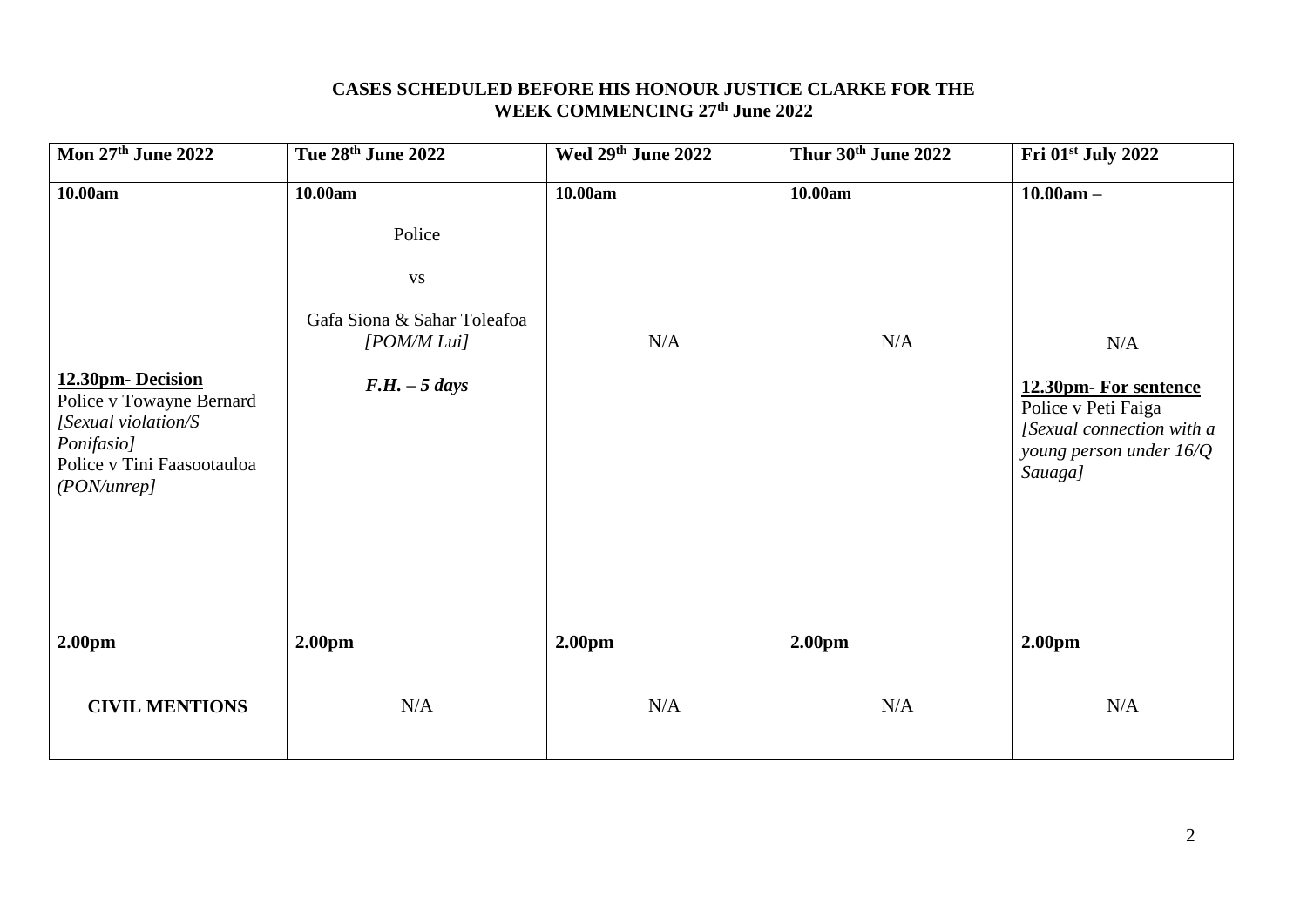# **CASES SCHEDULED BEFORE HIS HONOUR JUSTICE CLARKE FOR THE WEEK COMMENCING 04th July 2022**

| Mon 04th July 2022          | Tue 05th July 2022                                                                                        | Wed 06th July 2022                                                                                                                               | Thur 07th July 2022 | Fri 08th July 2022                                                                                                                                        |
|-----------------------------|-----------------------------------------------------------------------------------------------------------|--------------------------------------------------------------------------------------------------------------------------------------------------|---------------------|-----------------------------------------------------------------------------------------------------------------------------------------------------------|
| 10.00am<br><b>AVAILABLE</b> | 10.00am<br><b>AVAILABLE</b><br>12.30pm- For sentence<br>Police v Jerry Lau Pepese<br>[manslaughter/M Lui] | 10.00am<br>Sala Toaivao Lauano<br>$[P \; Chang]$<br>$\mathbf{V}$<br><b>Attorney General</b><br>[AG]<br>F.H. of strike of application<br>$-1$ day | 10.00am<br>N/A      | 10.00am<br>Pastor Punivalu Alefaio &<br><b>ors</b><br>[A S u'a]<br>V<br>Wilhelm Carl Schwalger<br>[J B run t]<br><b>Judicial Settlement</b><br>Conference |
| 2.00 <sub>pm</sub>          | 2.00 <sub>pm</sub>                                                                                        | 2.00 <sub>pm</sub>                                                                                                                               | 2.00 <sub>pm</sub>  | 2.00 <sub>pm</sub>                                                                                                                                        |
| <b>AVAILABLE</b>            | <b>AVAILABLE</b>                                                                                          | $\rm N/A$                                                                                                                                        | N/A                 | N/A                                                                                                                                                       |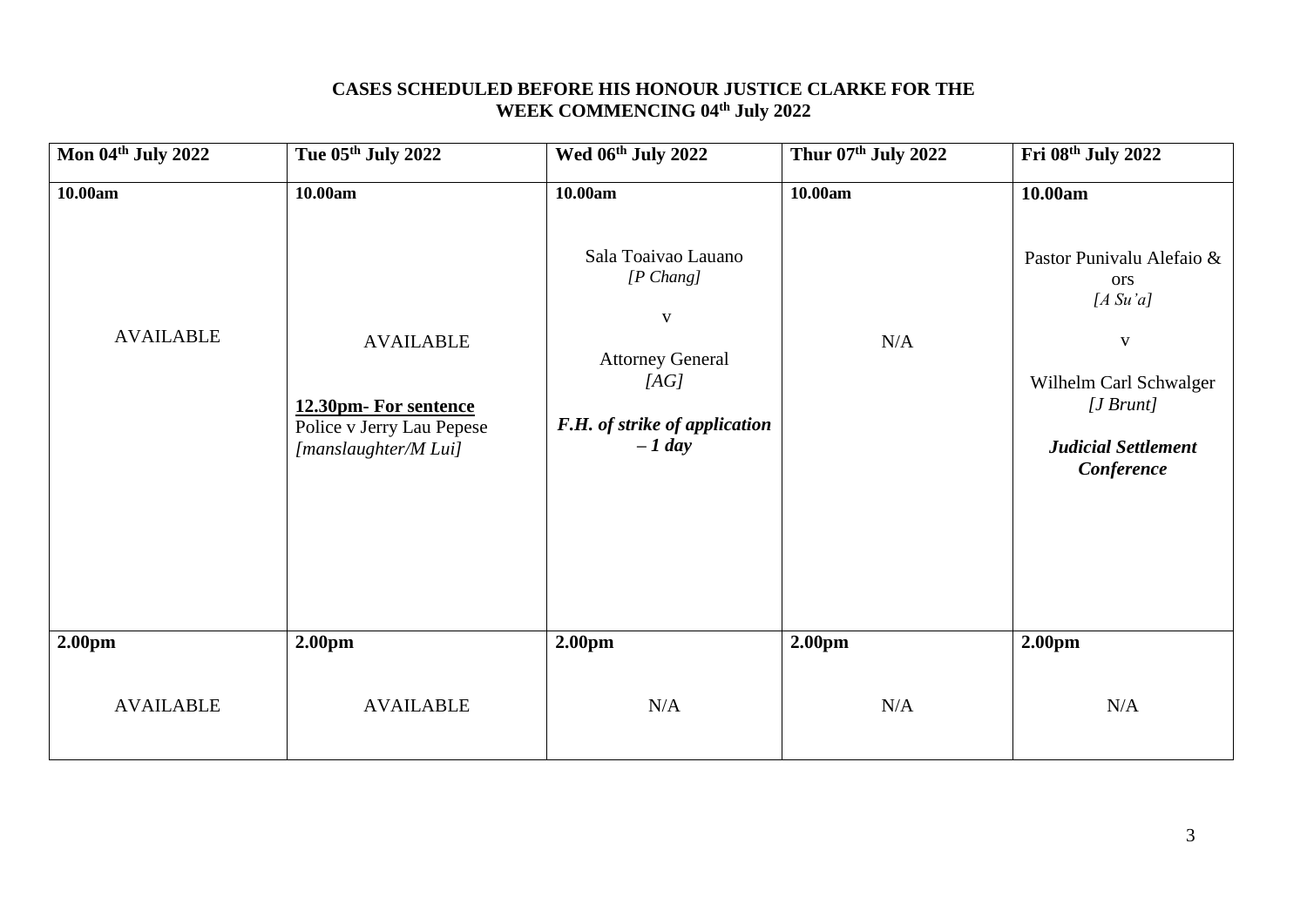# **CASES SCHEDULED BEFORE HIS HONOUR JUSTICE CLARKE FOR THE WEEK COMMENCING 11th July 2022**

| Mon 11 <sup>th</sup> July 2022 | Tue 12th July 2022                                                                                                     | Wed 13th July 2022 | Thur 14th July 2022 | Fri 15th July 2022                                                            |
|--------------------------------|------------------------------------------------------------------------------------------------------------------------|--------------------|---------------------|-------------------------------------------------------------------------------|
| 10.00am                        | 10.00am                                                                                                                | 10.00am            | 10.00am             | 10.00am                                                                       |
| <b>AVAILABLE</b>               | Police<br>$_{\rm VS}$<br>Ieu Leleimalefaga<br>[sexual connection with a child<br>under 16/A Sua]<br>$F.H. - 2 \; days$ | N/A                | <b>AVAILABLE</b>    | Police<br>${\bf VS}$<br>Sani Ligo<br>[burglary/theft/unrep]<br>$F.H. - 1 day$ |
| 2.00pm                         | 2.00pm                                                                                                                 | 2.00pm             | 2.00pm              | 2.00pm                                                                        |
| <b>CIVIL MENTIONS</b>          | N/A                                                                                                                    | $\rm N/A$          | <b>AVAILABLE</b>    | N/A                                                                           |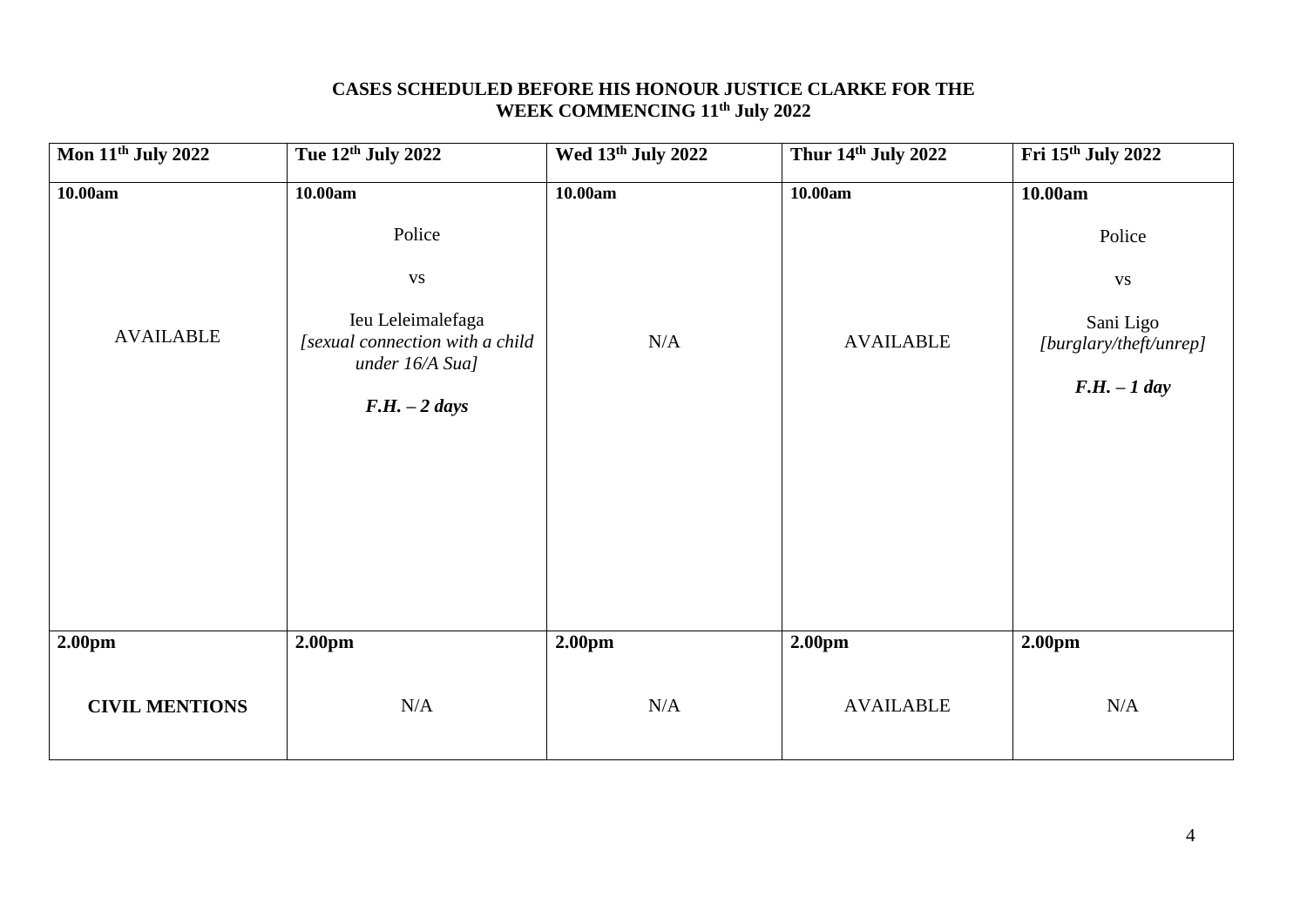# **CASES SCHEDULED BEFORE HIS HONOUR JUSTICE CLARKE FOR THE WEEK COMMENCING 18th July 2022**

| Mon 18th July 2022    | Tue 19th July 2022 | Wed 20 <sup>th</sup> July 2022 | Thur 21st July 2022 | Fri 22 <sup>nd</sup> July 2022 |
|-----------------------|--------------------|--------------------------------|---------------------|--------------------------------|
| 10.00am               | 10.00am            | 10.00am                        | 10.00am             | 10.00am                        |
| <b>AVAILABLE</b>      | <b>AVAILABLE</b>   | <b>AVAILABLE</b>               | <b>AVAILABLE</b>    | <b>AVAILABLE</b>               |
| 2.00pm                | 2.00pm             | 2.00pm                         | 2.00 <sub>pm</sub>  | 2.00pm                         |
| <b>CIVIL MENTIONS</b> | <b>AVAILABLE</b>   | <b>AVAILABLE</b>               | <b>AVAILABLE</b>    | <b>AVAILABLE</b>               |